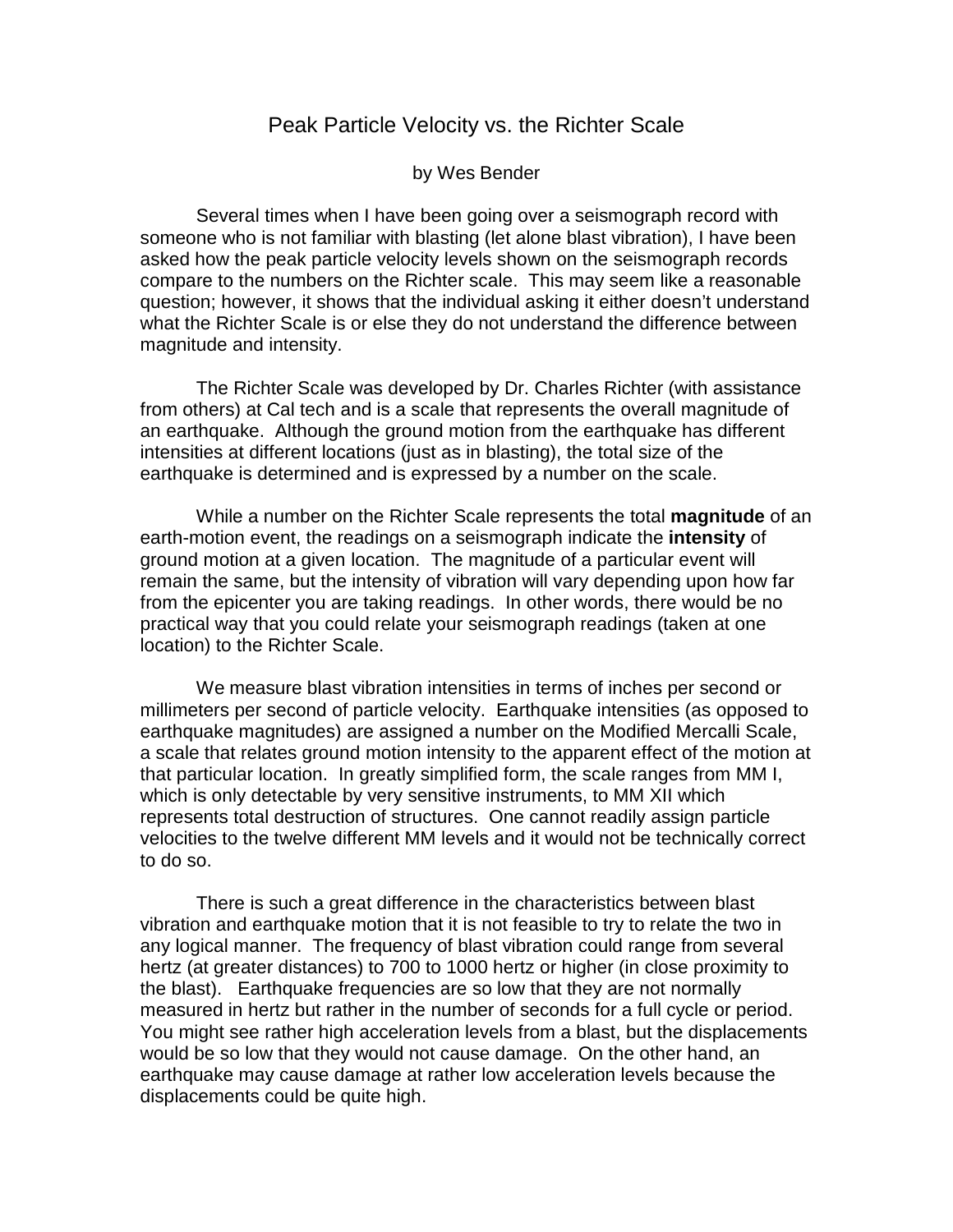In California (and possibly other states as well), bridges and other highway structures are designed to survive specific earthquake acceleration levels. These could be quite low, on the order of 2 to 4 Gs or so. You can see why a structural engineer might become concerned when you tell him that you expect acceleration levels from a blast to reach 4 or 5 Gs, measured on the ground at the base of his structure. Unless he can also understand that the displacements are only going to be on the order of a few ten thousandths of an inch and will not damage the structure, it isn't likely that you will be allowed to blast.

While we can't relate your seismograph reading to Dr. Richter's scale, we might try to relate the size of the entire blast to it. First we must disregard some of the differences between blasts and earthquakes such as energy release of the explosive, spatial separation of charges, frequency, time duration of energy release, depth to the source of energy, etc.

Let's see how many pounds of explosive it would take to theoretically reach various Richter numbers. Several years ago Dr. Doug Anderson presented a paper at the ISEE on the topic. Doug used information developed for nuclear testing and fully explained his calculations in his paper, hence (if we accept his cautionary notes and assumptions) we can use his calculations to reach an approximate magnitude based upon explosives weight. He recognized that the Richter magnitude would only relate to the total blast if all explosives were detonated simultaneously. We don't do that very often. He also noted that it would not strictly relate to the charge weight per delay (unless there was an unusually large delay between charges making each an individual blast, which we also don't normally do.) The actual magnitude number would then fall somewhere between that calculated for the entire blast and that calculated for the largest charge weight per delay.

For purposes of the following table, we will assume that we are initiating one charge of the weight indicated. This will result in the highest possible Richter magnitude for the event. If you decide to break the event up into delays and calculate another Richter number for the largest charge weight per delay, as stated above, the actual Richter magnitude for the event would fall between the two. Dr. Anderson made it abundantly clear that these were going to be very rough approximations, so don't try to take them to court with you!

| Magnitude      | <b>Pounds of Explosive</b> |
|----------------|----------------------------|
| 5              | 2,000,000,000              |
| 4              | 200,000,000                |
| 3              | 20,000,000                 |
| $\overline{2}$ | 2,000,000                  |
| 1              | 200,000                    |
| 0              | 20,000                     |
| -1             | 2,000                      |
| $-2$           | 200                        |
| -3             | 20                         |
| -4             | 2                          |